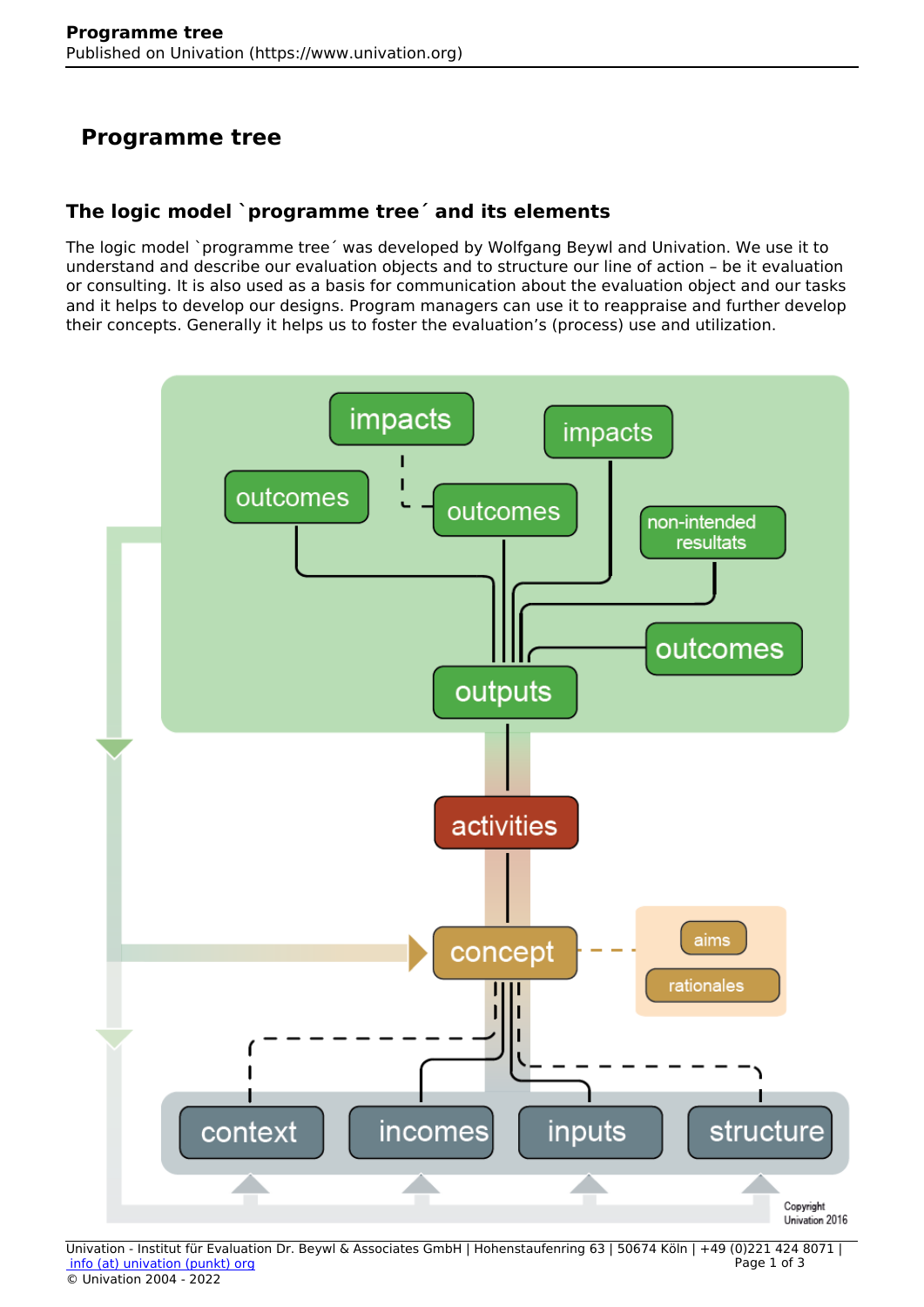The following list gives descriptions of the programme tree's elements. The examples given are taken from the field of employment promotion.

| and monetal network corporations promotion.                                                                                                                   |                                                                                                                                                                                                                                                                                                                                                                                              |
|---------------------------------------------------------------------------------------------------------------------------------------------------------------|----------------------------------------------------------------------------------------------------------------------------------------------------------------------------------------------------------------------------------------------------------------------------------------------------------------------------------------------------------------------------------------------|
| <b>Context</b><br>example                                                                                                                                     | Environment of the program on a local to<br>international scale, including law, politics,<br>social/cultural and other conditions that will have<br>an influence on the program. (Will probably change<br>on the long run only and irrespective of the<br>program.)<br>Laws in the field of labor and employment                                                                             |
|                                                                                                                                                               | promotion, unemployment rates, a society's<br>opinion towards unemployment                                                                                                                                                                                                                                                                                                                   |
| <b>Incomes</b>                                                                                                                                                | What people targeted by the program bring with<br>them when entering in terms of knowledge,<br>attitude, behavior, needs, values, age, health etc.<br>(Can be influenced by preselecting participants.)                                                                                                                                                                                      |
| example                                                                                                                                                       | Previous qualifications (or a lack thereof),<br>experiences on the job, conditions that make<br>search for employment difficult like addiction to<br>drugs or alcohol, poor health etc.                                                                                                                                                                                                      |
| <b>Inputs</b>                                                                                                                                                 | Money, staff or other resources that are invested in<br>a program. (Mostly influenced by the program's<br>sponsors.)                                                                                                                                                                                                                                                                         |
| example                                                                                                                                                       | Number and qualifications of the team members<br>who do trainings with the target group, sum of<br>money available for hiring staff or rooms, buying<br>appliances etc.                                                                                                                                                                                                                      |
| <b>Structure</b>                                                                                                                                              | Organizational structure, legal form of the<br>institution or institutions that manage the program<br>as well as further stakeholders/institutions and<br>organizations involved including information about<br>their links and responsibilities concerning the<br>program. (Can be influenced by the selection of<br>contractors and partners by sponsors and program<br>managers as well.) |
| example                                                                                                                                                       | Program guidelines dictate that the program has to<br>be put into action by a network of institutions or by<br>a department of administration or has to include<br>vocational schools.                                                                                                                                                                                                       |
| Context, incomes, inputs and structure form the program's conditions.                                                                                         |                                                                                                                                                                                                                                                                                                                                                                                              |
| Concept                                                                                                                                                       | Theoretical design of the program: Which results<br>are when to be achieved with which target group<br>by which means under which conditions.                                                                                                                                                                                                                                                |
| example                                                                                                                                                       | Project applications, curricula, etc.                                                                                                                                                                                                                                                                                                                                                        |
| <b>System of goals</b>                                                                                                                                        | Whole of the program's goals. Might be given on<br>three levels as (ultimate) goals, intermediary aims<br>and objectives of a program.                                                                                                                                                                                                                                                       |
| Univation - Institut für Evaluation Dr. Beywl & Associates GmbH   Hohenstaufenring 63   50674 Köln   +49 (0)221 424 8071  <br>info (at) univation (punkt) org | Page 2 of 3                                                                                                                                                                                                                                                                                                                                                                                  |